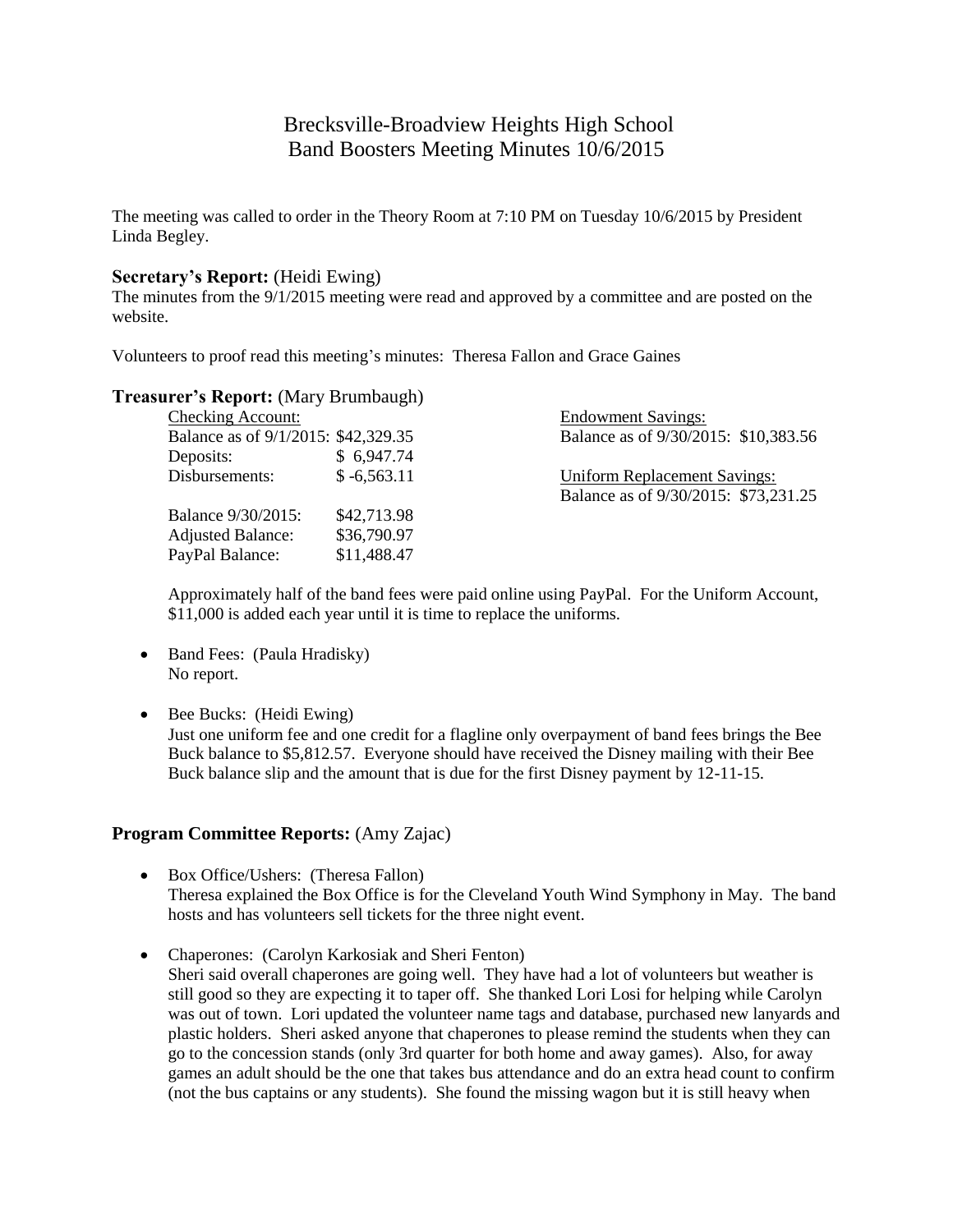loaded down with all of the heavy drum stands so strong volunteers are always welcome. Linda asked her to include these tips in a newsletter article. Linda made a motion to reimburse Lori for the items purchased for the name tags and Jackie Ross seconded. Approved by all.

- Drum Line: (Jackie Ross) Jackie did not having anything new yet to report. Mr. Wyse mentioned he has been discussing the Indoor Drumline options with Jonathan.
- Hospitality/Game Snacks: (Laura Kovach) Laura has plenty of game snacks even with the large bands that are coming for the final home games.
- Flagline: (Barb DelRoso & Grace Gaines) Sarah Olszewski was named a member of the 2015 Macy's Great American Marching Band flagline for the Thanksgiving Day Parade in New York City. Grace Gaines will send information to Michelle Shively for newsletter and Amy Studer to publicize.
- Newsletter: (Michelle Shively) Michelle was not present but Linda reminded everyone to have articles and photos for the October newsletter to her by Friday Oct. 9.
- Webmaster: (Janice Schenk) No report.
- PSO: (Michele Mihalich)

Michele said the district has hired the same company that did the [North Royalton](http://www.northroyaltonsd.org/) and [Shaker](http://www.shaker.org/)  [Heights](http://www.shaker.org/) websites to update bbhcsd.org. Please take a look at those sites and send any feedback to [harbinakc@bbhcsd.org.](mailto:harbinakc@bbhcsd.org) Rita Miller is coordinating groups to volunteer for Yuletide Hunger as bell ringers to keep the money raised in this area. Amy Washabaugh sets this up and the money helps local residents who need assistance with heating bills. If a shift is not covered by volunteers, a bell ringer has to be paid \$10/hour. Superintendent, Scott Prebles, explained at the PSO Council meeting that our schools were knocked from the top 100 schools in the country because we submit our data different than most schools and report all students including those with special needs (who have until age 22 to graduate) and not just a select group. Reminder to email state Senator and/or Representative. Please take the time to make your voice heard regarding the loss of money Brecksville-Broadview Heights City Schools may experience. It only takes a few minutes and your email can have much impact. Link to Letter to Senator and [State Representative](http://r20.rs6.net/tn.jsp?f=0012Pp4-RveIiEnqWcHTiLZFrYvatx6Vr1wM-ZuMdI1j-UTvPozksMTGE25Km15ZLFxI2NwMpPMMAZXQ9vp8SAPeqevcuHwsBbhgUtTIuJ2kohZWrKXO7b6iNKC4SMq3EQF1yiplIcMOWx_732Das5l6hGyPg2bVOsx7f8wu878D7K7JD2hdwI9k-gY6MZW95zlRqGgpmLcfrCotaFuKCgLmG85BYw6LbzxBvxcZoKw04U0cT9597dR0w==&c=YFDLECIWlkMyAOabnsWdC9H_J6NhaZQOXmxmFv133Xx_v6RBXgGZoA==&ch=jE73_NSC2EggPDoa8J-eBH8cDvhDV4xT8_ET34JRxJFVgi7NnIyRxw==)

• Publicity: (Amy Studer)

An [interview](http://www.cleveland.com/broadview-heights/index.ssf/2015/09/golden_retriever_marches_with.html) with Tommy (Jack Wolf's service dog) was in the news. Sheri Fenton thanked the directors for including those with special needs. Deanna Eder made the news with a photo of her tuba decorated for homecoming. Amy will be submitting an article each month with October - Citrus fundraiser along with donations to food bank and online ordering, November - Macy's Thanksgiving Day Parade (Sarah Olszewski).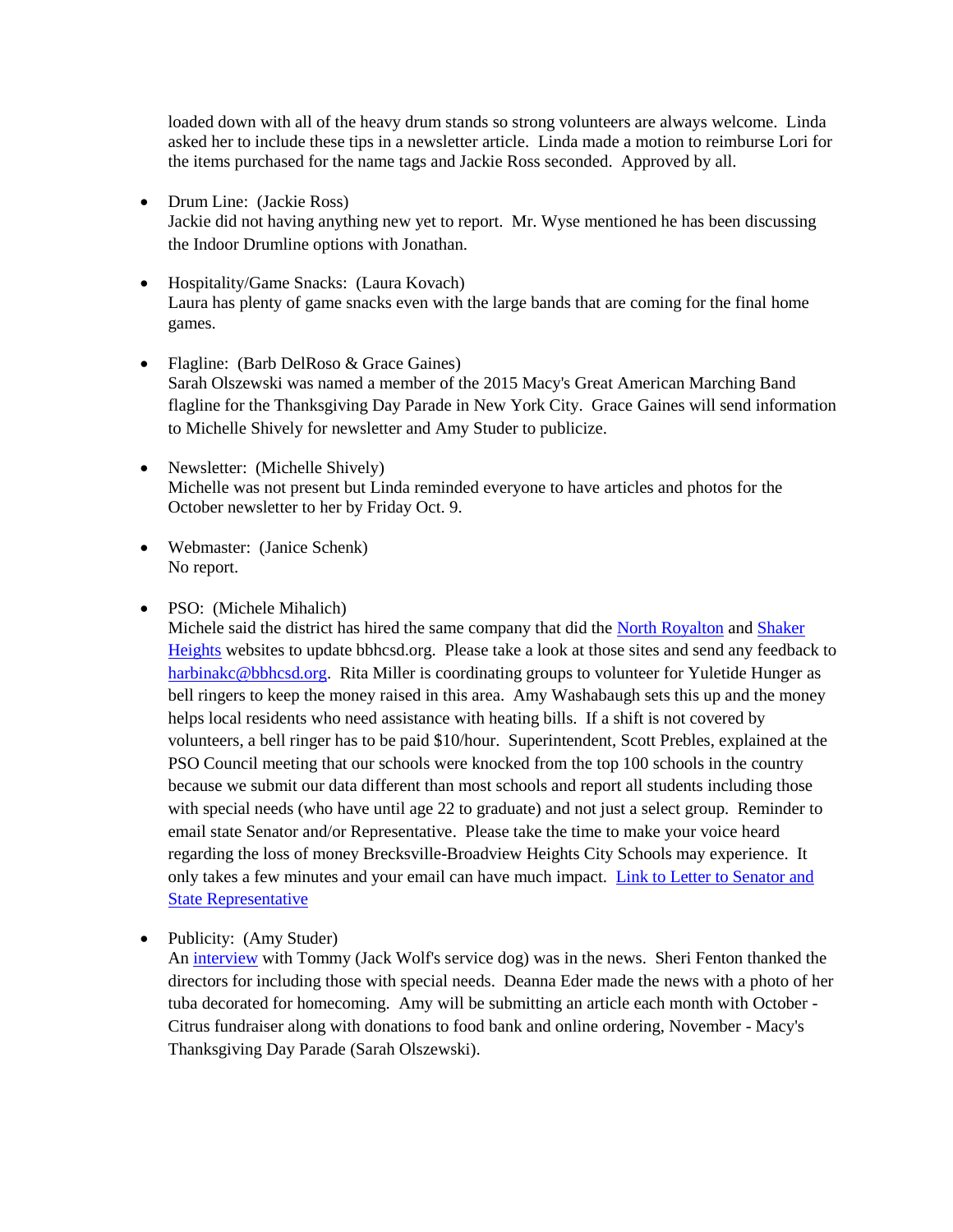- Sr. Night: (Renee Waite) Senior night is Friday, Oct. 23. Renee could still use more food donations. Laura Kovach will get price estimate on flowers.
- Swarm Board & Decorations: (Jackie Ross) Jackie just finished the swarm board with "A Minion Reasons to Love Band" theme. She will be taking them down on Oct. 15 and hanging them on the students' lockers. She will decorate again at the beginning of March before the pancake breakfast.
- Uniforms: (Denise Eder/ Cheryl Dunphy/Lori Losi/Lori Reagan) No report.
- Yard Signs: (Lori Samhric and Ann Marie Williams) All signs have been delivered and they are checking vendors and pricing for next year.
- Band Alumni: (open) We are still looking for a chair for this committee. Sheri said her son Brendan may be interested and Theresa Fallon said Mary Drumm has a lot of good suggestions.

# **Ways and Means Committee Reports:** (Kathy Drinko)

- Athletic Program: (Michelle Cline) Another \$650 was collected from program ad payments. About \$1900 remains outstanding to collect of the \$12,000 raised.
- Athletic Program Layout: (Michelle Shively) No report.
- Athletic Program Sales: (Les & Julie Gicei) There are about 75 programs left to sell at the final home games. We will need more volunteers for the Oct. 23 senior night game since most of those that have been selling have a senior student.
- Citrus Fruit Sales: (Kathy Drinko and Lynn Robie)

The Citrus sale will begin Tuesday Oct. 13. Kathy will announce at the evening practice. We are waiting on approval to include the eighth grade students in this fundraiser so they can also begin to add to their Bee Bucks accounts. Online ordering is a new option or can still do paper orders but please do not email orders. They have 33 names that wanted to help with citrus. We just need to make sure they are available for the Nov. 21 and Dec. 12 Saturday deliveries. The first deadline for orders is Nov. 2 and the system shuts down so no late orders can be accepted this year. You will need to enter the student's name that will get credit in their Bee Bucks at the time of order. A new confirmation email will be sent for each online or paper order this year. If ordering online, must pay with credit card or electronic check at that time. If submitting paper order, payment will be required at pick-up with check or credit card. Pam Knerem will submit three food banks to choose the one that will receive all of the donations. This year we are adding a large mixed box as an option. Pricing is slightly higher this year with small boxes of oranges or grapefruit at \$27, small mixed boxes at \$28, and all large boxes at \$37. Students will earn \$6 per small box sold and \$7 per large box. The band boosters will also make money on each box sold but not as much as students since it is a Disney year. For each box sold, the student's name will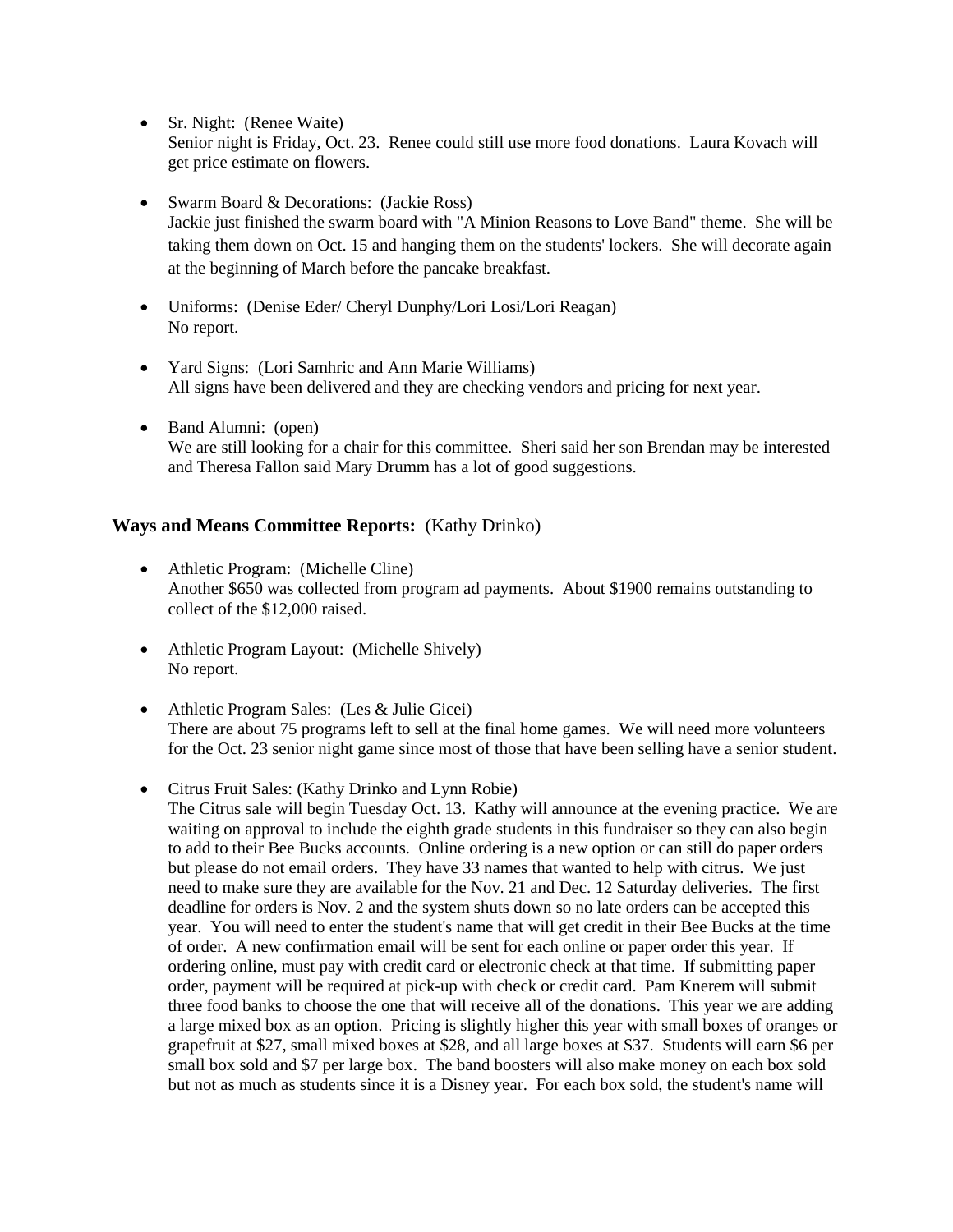be entered in a prize drawing for a Disney gift card. The second orders will be from Nov. 5 until Nov. 21 with delivery Dec. 12.

- Disney Raffle: (Dina Packard) Raffle tickets can be purchased until the night of the drawing at Sounds of the Stadium on Oct. 28. So far only 63 raffle tickets have been sold.
- Endowment/Patrons: (Theresa Fallon) Theresa noticed the 2013 endowments are missing from the athletic program. She will investigate and have this corrected for the next program.
- Spirit Wear: (Rose Jonovich and Dina Packard) There will be a Disney themed spirit wear fundraiser. The logo will say BBH Marching Bees 2016. Rose hopes to have the order forms ready by November and delivery the same day as the citrus, Dec. 12. We also have approval for district wide sale. Hope to offer - beach towels, grocery bags, socks, headbands, winter hats & scarves.
- Pancake Breakfast/Music in our schools event (Suzanne Orlando) Suzanne will be the committee chair for the next Pancake breakfast. Anne Jones asked about including the Art Show in the main level and lower level halls during the pancake breakfast as well as a juried arts and craft show in the small gym. The committee chairs from band, orchestra and vocal boosters will be meeting with her next week to discuss options with the concern being parking.
- Easter Seals: (Nancy Randall) Reminder to start saving now for the Easter Seals donations on March 12, 2016.

# **Band Director's Report:** (Mr. Wyse/Mrs. Astey)

We are half way through the marching season. Band is working on new stuff each week. Thanks for all of the help so far. New music this week is Beat It/Man in the Mirror. Senior Night is coming up on Oct. 23. The band will be seated in chairs at the Sounds of the Stadium performance on Oct. 28 and friends and family can see all of the football pre-game and half-time shows while warm and dry inside the gym. Chair placement material will be released Friday. They have already been assigned to a band and will now audition for their section and seating assignments. Videos must be submitted by midnight Oct. 23 through a sharable link from Dropbox, Youtube or Google Drive pasted into the form. There is no school Friday but please encourage students not to wait until the last minute. Concert bands will begin Nov. 2 even if we are in the playoffs. First Disney payments need to be made to Great Day by Dec. 11 and commitment forms must be submitted to band directors by Dec. 11. A mandatory Disney trip meeting for all traveling students and at least one parent/guardian will be Feb. 22. A Cleveland Jazz Orchestra performance has been added on Jan. 22. They will work with the students during the day then perform that evening. A GoFundMe page is being prepared for donations for the equipment truck replacement.

# **President's Report:** (Linda Begley)

### Old Business:

Marlene Chimes helped when the current equipment truck was purchased and will talk with Bob Consiglio who was the booster president at that time. We will be sending requests to businesses